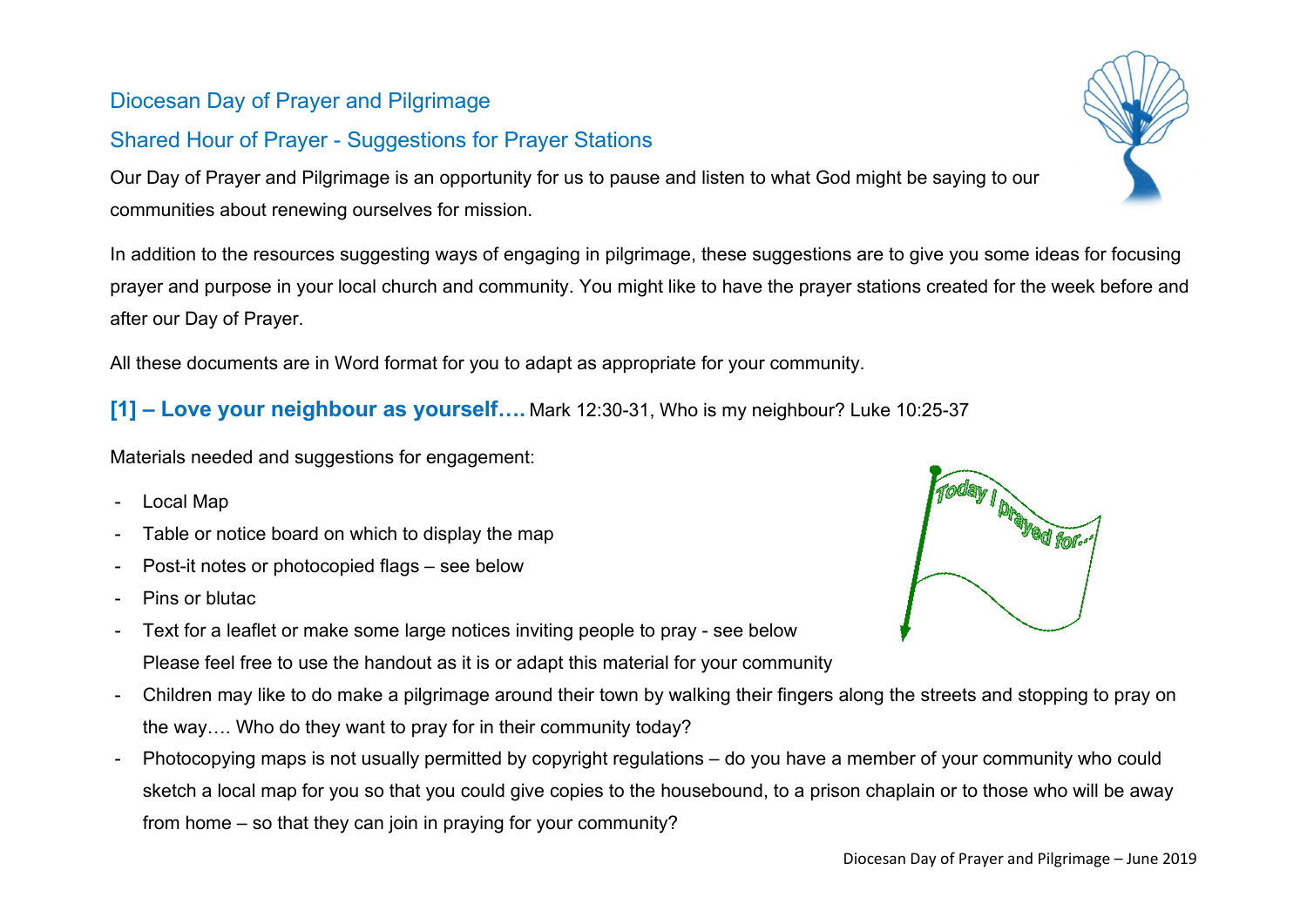#### Have a look at your neighbourhood on a map…What can you see? Look for:

- ∗ places of worship ∗ emergency services
- ∗ schools
- ∗ green spaces
- ∗ hospitals ∗ areas needing support

∗ charity centres

- ∗ shops
- ∗ farms
- ∗ all the streets
- ∗ businesses ∗ areas for sport
- ∗ care homes
- ∗ where the homeless seek shelter
- ∗ the ongoing network of utilities and services such as water, gas, transport, post, electricity, refuse collection etc…

What else is there? Entertainment venues?

So many people live and work in your community. People of different ages, backgrounds, beliefs and abilities. Each person is your neighbour.

Jesus has a conversation about neighbours with a lawyer in Luke's Gospel 10 : 25 - 37 *Prayerfully read this conversation now...*

As well as through action we can love our neighbours through prayer. **Today, you are invited to pray for one group of neighbours in your community… who will you pray for today?**

Consider all the people who belong to the community group you have chosen today…

- ∗ their different roles
- ∗ their different skills
- ∗ their different needs
- ∗ all those who encourage or support them
- ∗ do you know any of them by name?

# *pray for next time?* Quietly pray for your neighbours.

You might like to

- ∗ think of any ways you could support this group of neighbours - on your own or with others…
- ∗ commit to regularly praying for this group of neighbours

## After a few moments you might like to pray this prayer...

**Loving God, You show us how to listen and empower us to love. May we take risks, finding your grace in unexpected places, as we follow in the ways of your Son. Amen**

#### Collect a flag card or post-it note….

write the name of the group you prayed for and today's date. Is there anything else you would like to write on the back of the card?

Place your flag card around the outside of the map

*Which group of neighbours will you* 

Give praise and glory to God for this time spent in prayer…

**Glory to the Father and to the Son and to the Holy Spirit as it was in the beginning is now and shall be forever. Amen**

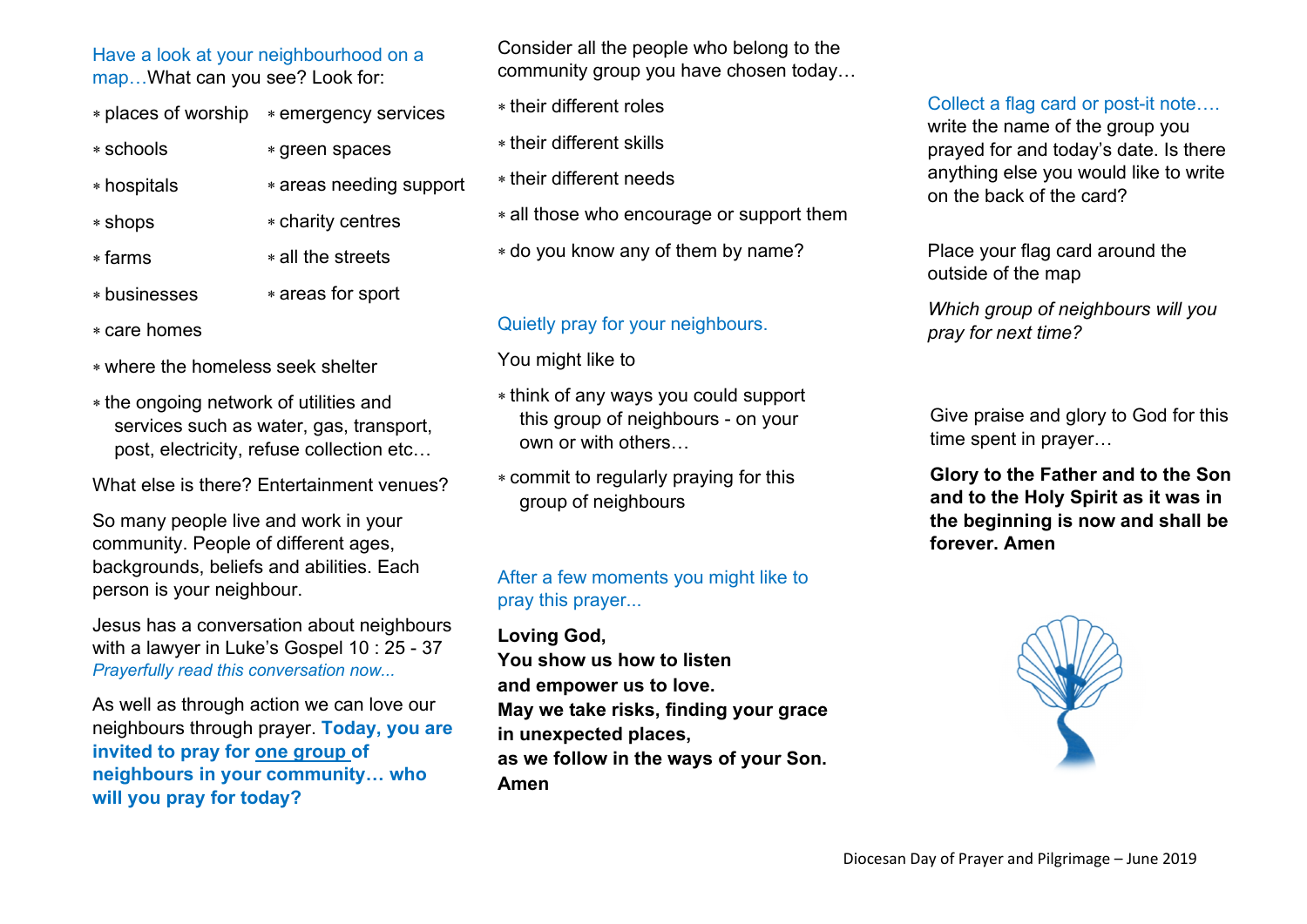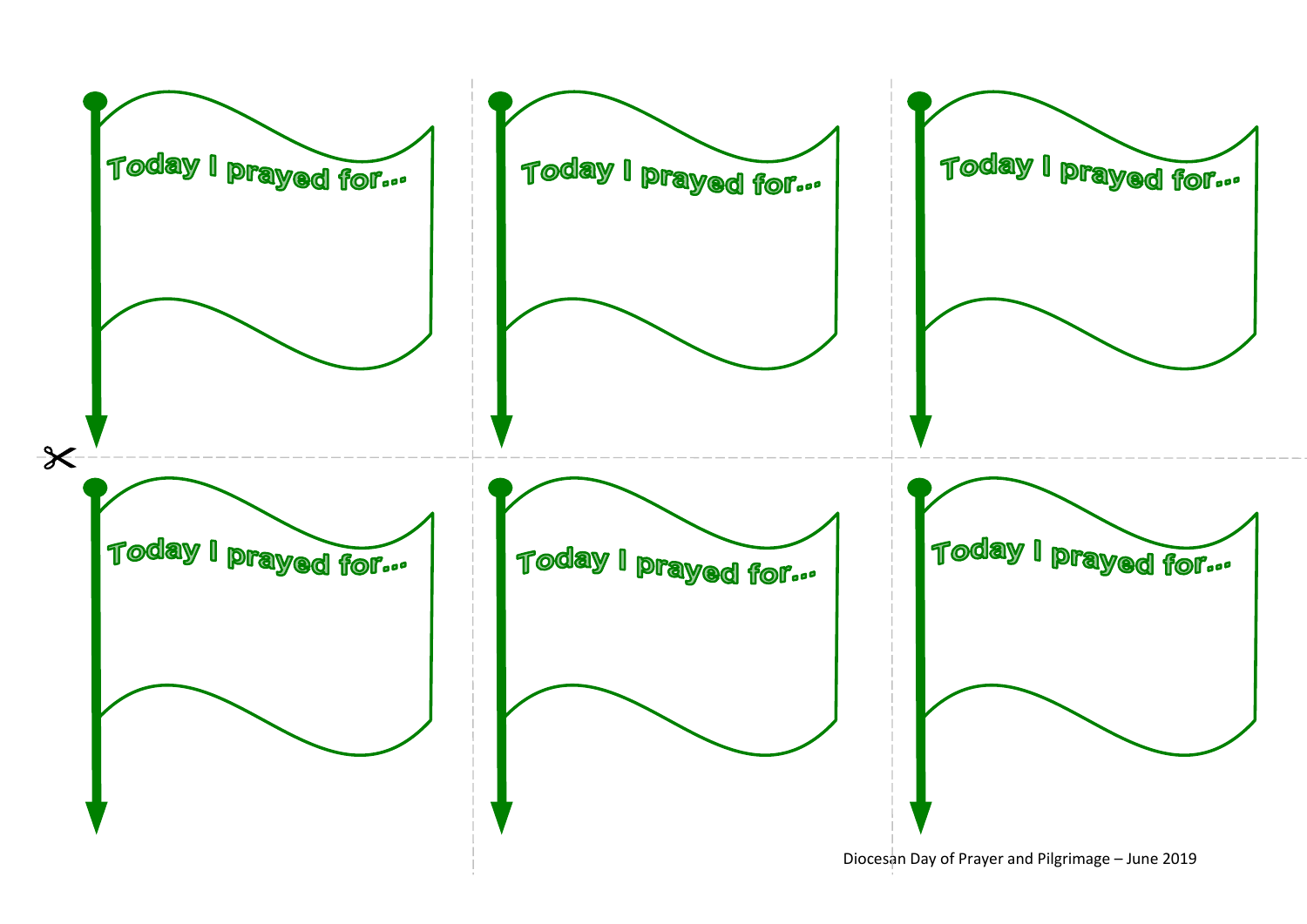### **[2] To love and serve the Lord…** Luke 4:18

Which local, national or international mission projects or partnerships is your church committed to?

Create a prayer station displaying and highlighting the needs and work of the project(s) or organisation(s)

Encourage people to spend some time in prayer

- inviting the Holy Spirit to refresh and sustain your initiatives
- connecting to the needs of those you serve,
- praying with and for those who support them and
- listening for God's direction for the future